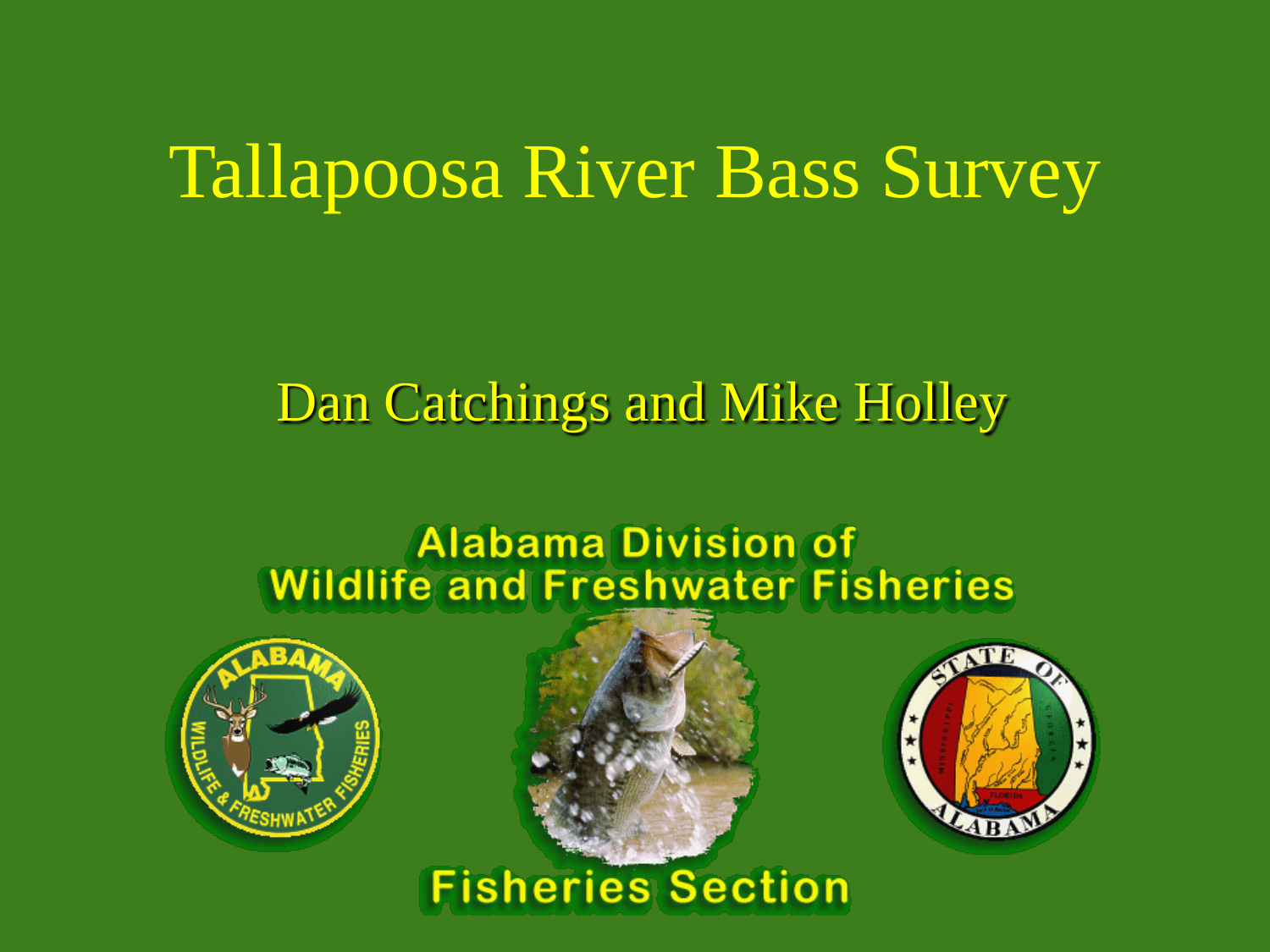| <b>Spring 2008 Samples-Tallapoosa River</b> |                   |                  |                   |    |                                       |    |  |  |
|---------------------------------------------|-------------------|------------------|-------------------|----|---------------------------------------|----|--|--|
| <b>LOCATIONS</b>                            | <b>Tagged SPB</b> | <b>Total SPB</b> | <b>Tagged REB</b> |    | <b>Total REB Tagged LMB Total LMB</b> |    |  |  |
| <b>Wadley</b>                               | 74                | 89               | $\overline{7}$    |    | $\mathbf{8}$                          | 8  |  |  |
| <b>Buttston Bridge</b>                      | 118               | 138              | 12                | 15 |                                       | 7  |  |  |
| <b>Horseshoe Bend</b>                       | 142               | 156              | 14                | 16 |                                       | 1  |  |  |
| <b>Total</b>                                | 334               | 383              | 33                | 38 | 16                                    | 16 |  |  |
| Total tagged 2008 all species= 383          |                   |                  |                   |    |                                       |    |  |  |

#### **Spring 2009 Samples-Tallapoosa River**

| <b>LOCATIONS</b>                   | <b>Tagged SPB</b> | <b>Total SPB</b> | <b>Tagged REB</b>    |                          | <b>Total REB Tagged LMB Total LMB</b> |                |  |  |
|------------------------------------|-------------------|------------------|----------------------|--------------------------|---------------------------------------|----------------|--|--|
| <b>Price Island</b>                | 58                | 73               | 5                    | $\overline{\mathcal{L}}$ | $6\phantom{1}6$                       | 6              |  |  |
| <b>Wadley</b>                      | $\overline{7}$    | 17               | $\blacktriangleleft$ | $\overline{\mathbf{1}}$  | $\overline{2}$                        | $\overline{4}$ |  |  |
| <b>Buttston Bridge</b>             | 76                | 91               | 8                    | 10                       |                                       | 15             |  |  |
| <b>Horseshoe Bend</b>              | 50                | 52 <sub>2</sub>  | $\overline{2}$       | 3                        |                                       |                |  |  |
| <b>Total</b>                       | 191               | 233              | 16                   | 21                       | 15                                    | 25             |  |  |
| Total tagged 2009 all species= 222 |                   |                  |                      |                          |                                       |                |  |  |
| Grand Total 08 & 09                | 525               | 616              | 49                   | 59                       | 31                                    | 41             |  |  |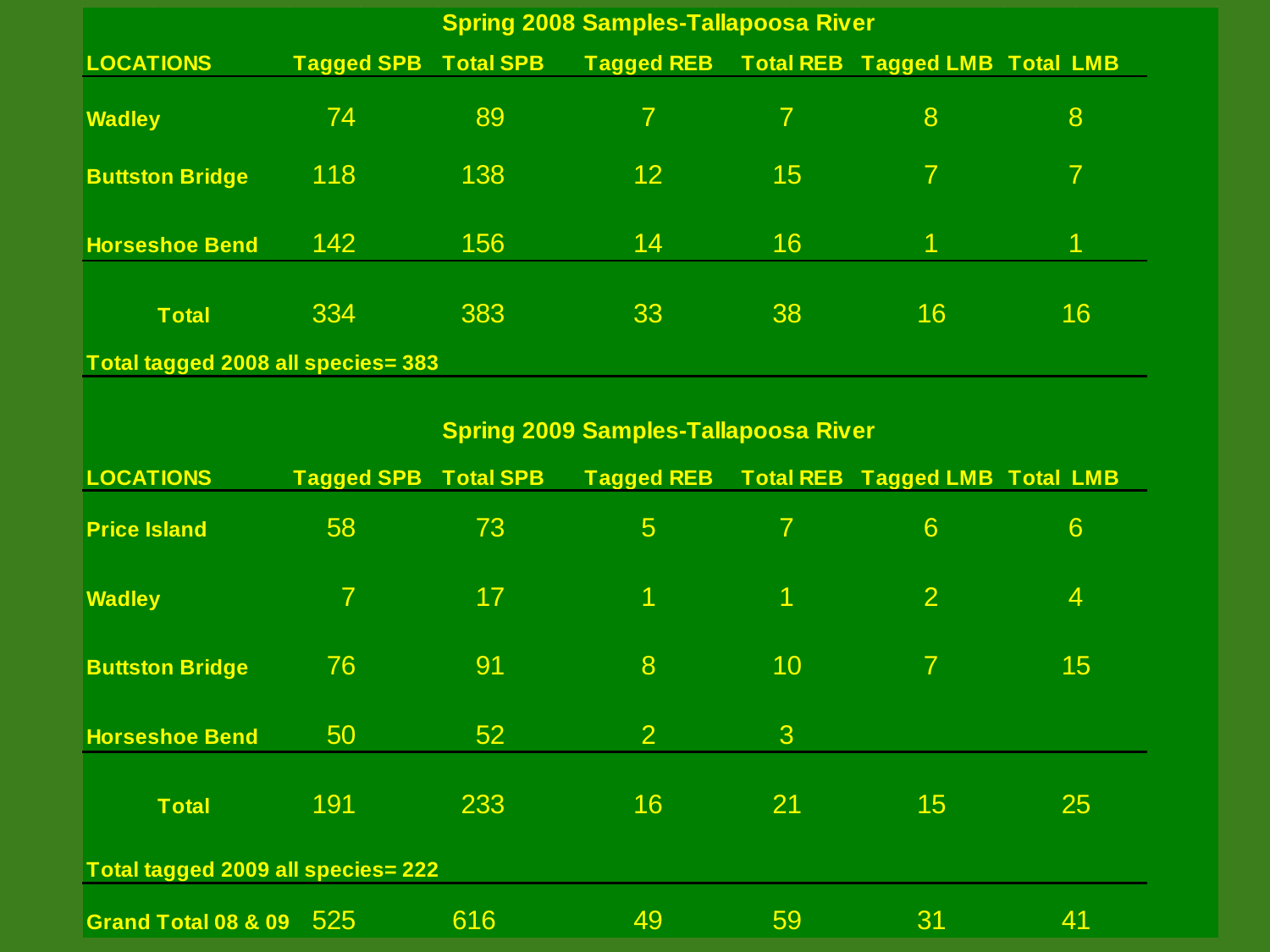#### Spotted Bass 2008



Frequency (%)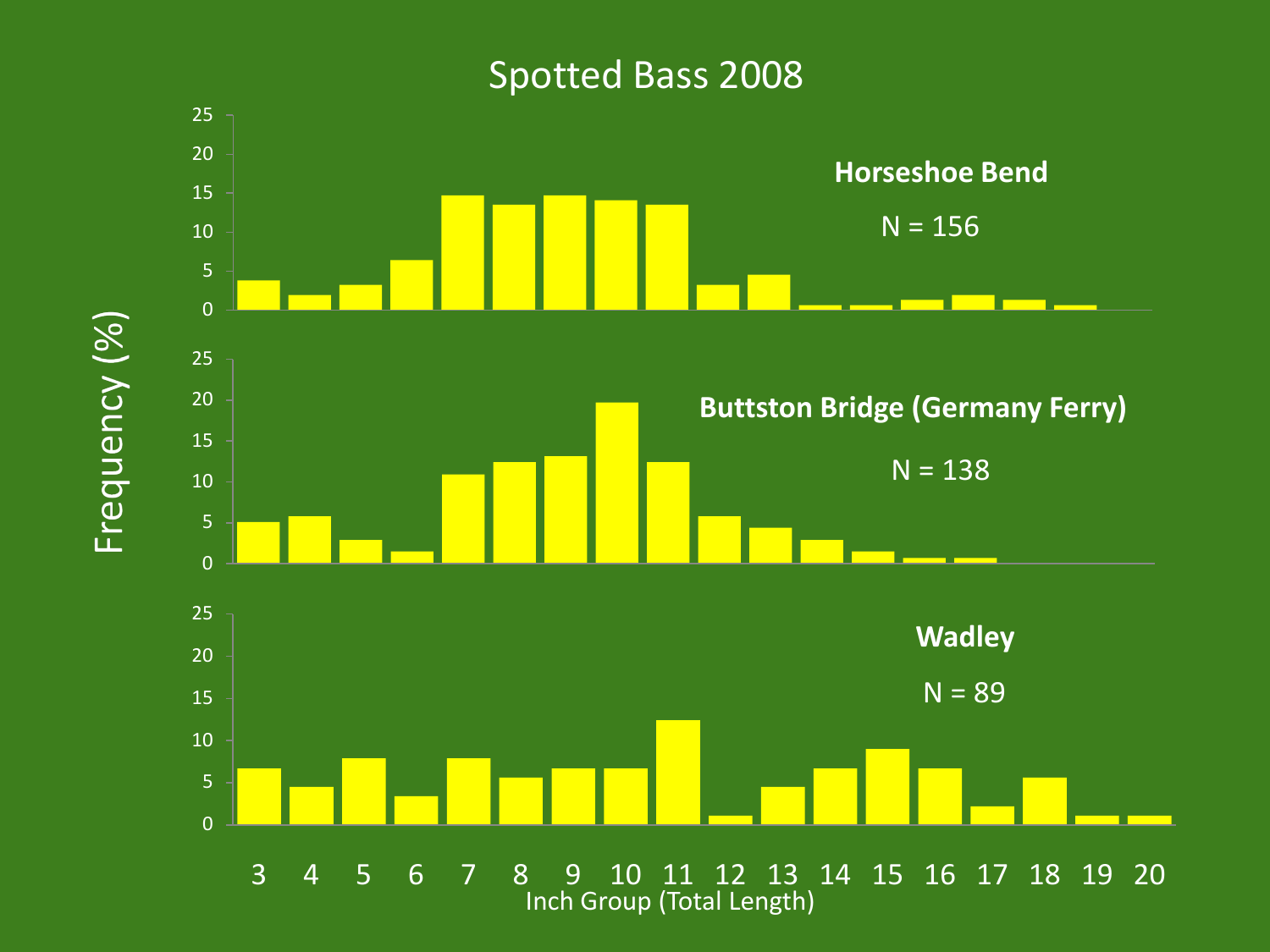

Frequency (%)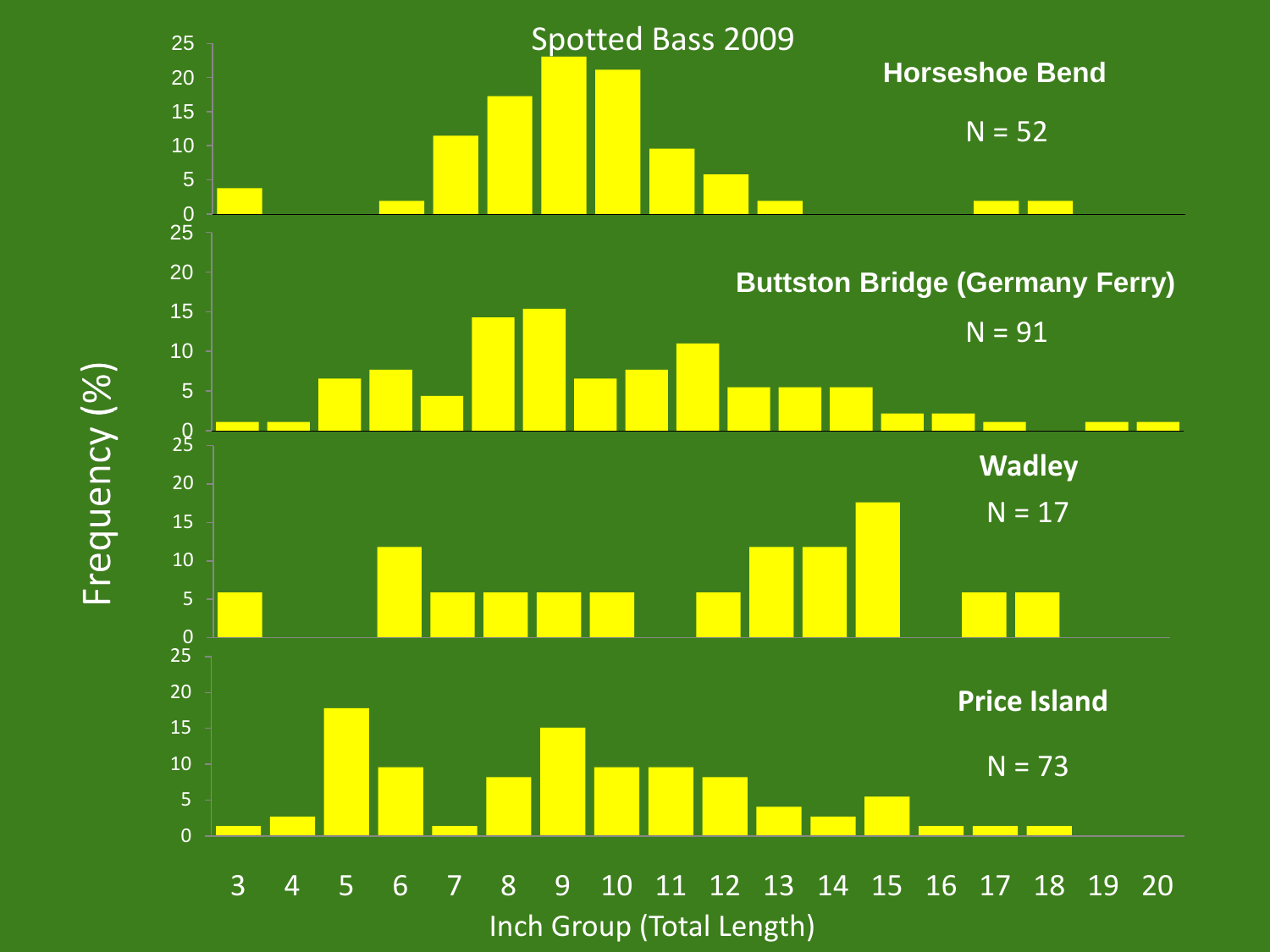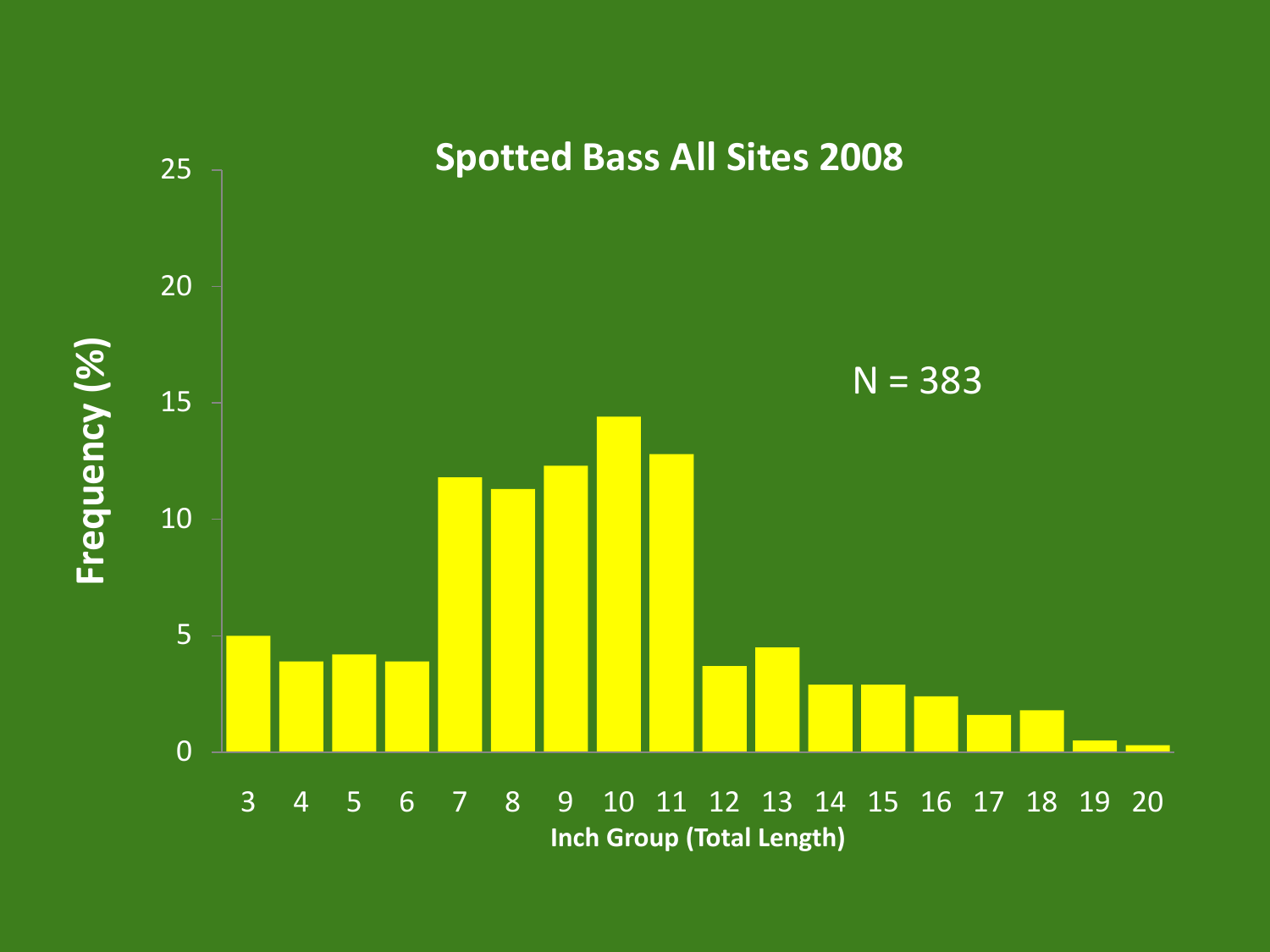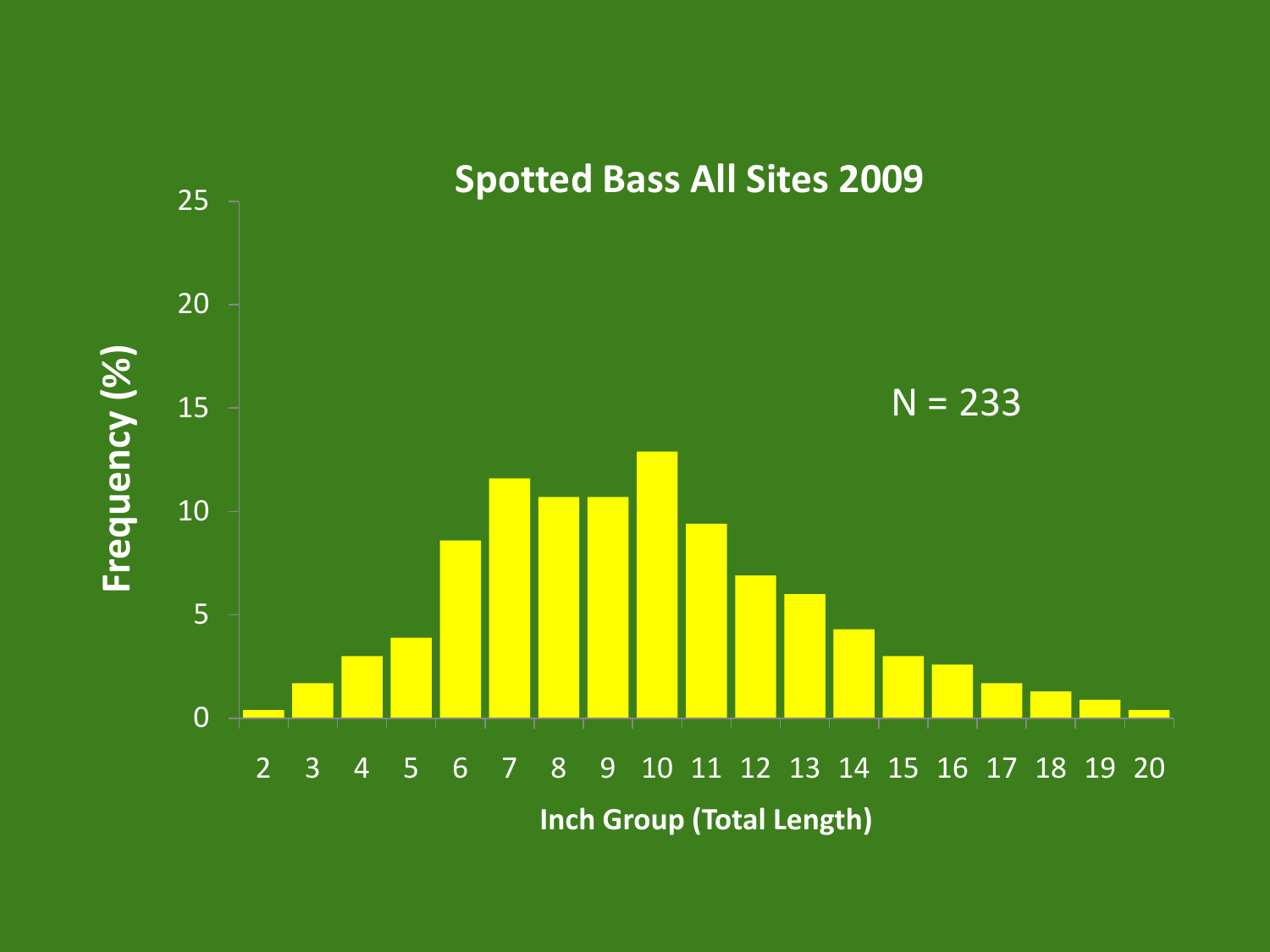